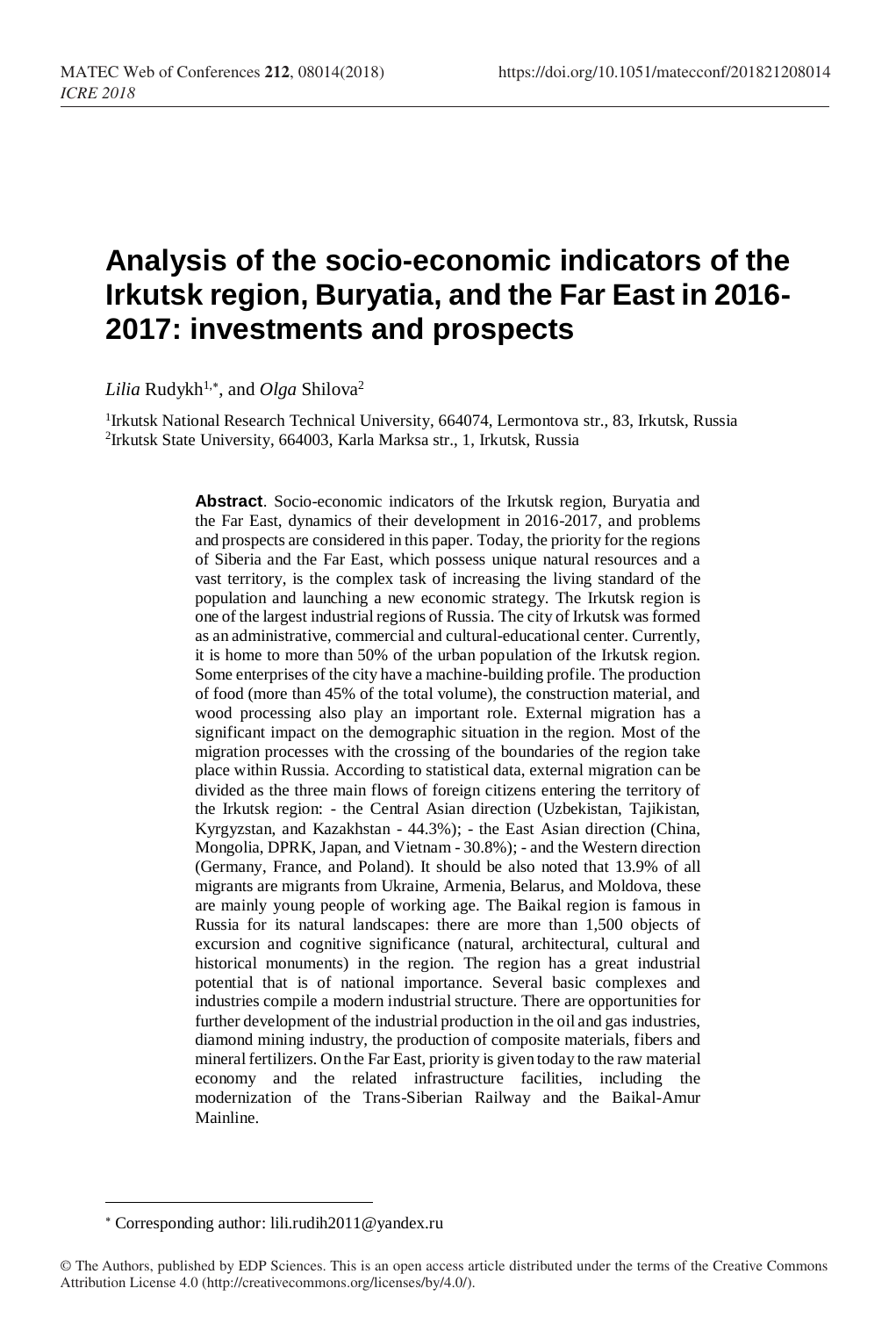## **1 Introduction**

The resource potential of the Siberian and Far Eastern territories has traditionally been considered as a competitive advantage for the whole of Russia. During the Soviet period, the development of these regions was the most important task of the state that was provided with huge state investments. The development of new oil, gas, ore, coal deposits, construction of the Baikal-Amur Railway Mainline line, a network of regional airports, and new cities took place. All this was accompanied by a massive influx of people. In the prerevolutionary period, Siberia and the Far East also developed as a single whole with the control center in Irkutsk, where the residence of the East Siberian Governor General was located, whose powers spread from Siberia to the Pacific Ocean.

## **2 Materials and methods**

Currently, less than 10% of the population lives in the vast territories of these constituent entities of the Russian Federation. The population of the Russian Federation is 146,804,372.000 (according to the data of the Federal Statistics Service of the Russian Federation as of January 1, 2017). The population of the Irkutsk region is 2 million 412 thousand people; Buryatia - 982.3 thousand people; The Far Eastern Federal District (the Amur Region, the Jewish Autonomous Region, the Kamchatka Territory, the Magadan Region, the Primorskii Territory, the Sakhalin Region, the Khabarovsk Territory, the Chukotka Autonomous District, and the Republic of Sakha Yakutia) - 6 million 195 thousand people.

Siberia, Buryatia and the Far East will remain the territories of the country with a stable migration outflow without support of the federal programs of social and economic cooperation that ensure the economy, investment attractiveness and comfortable living environment for the residents of these regions.

The socio-economic indicators of these territories are quite contradictory. Comparatively good socio-economic indicators in some areas, with a number of, directly speaking, failures in other areas of activity over the past two years, are not accompanied by the major thing, namely – a real increase in the level of incomes and the quality of life of the population, which causes the spread of the depressed moods in society.

From the point of view of the economic indicators, the Irkutsk region was not bad in 2016-2017. In 2016 compared to 2015, the growth of the industrial production was 105.7%, primarily due to the export-oriented industries. The Irkutsk Region outstripped the average Russian level by 4.6% that provided the fourth place in the Siberian Federal District [1]. As it is known, the index of the industrial production consists of 4 basic activities: mining, processing industries, electricity (gas and steam) and water supply (sewerage and waste management). If in some recent years, the industrial growth in the Irkutsk region has been ensured by mining, in the last two years the growth has been recorded in the processing industries, and in 2016 its index was 101.9%. This applies to the timber industry, petrochemical and pharmaceutical industries.

In 2017, the gross regional product grew by 3.4%, and in the last two years - by 9.2%. The index of the industrial production was 104.7%, which is 3.5% more than the average for Russia. In particular, according to the Statistics Agency of Irkutsk, the extraction of minerals in comparison with 2016 increased by 3.3%, including metal ores - by 4.8%, coal - by 4.6%, crude oil and natural gas - by 2.6%, and other minerals - by 20.2%.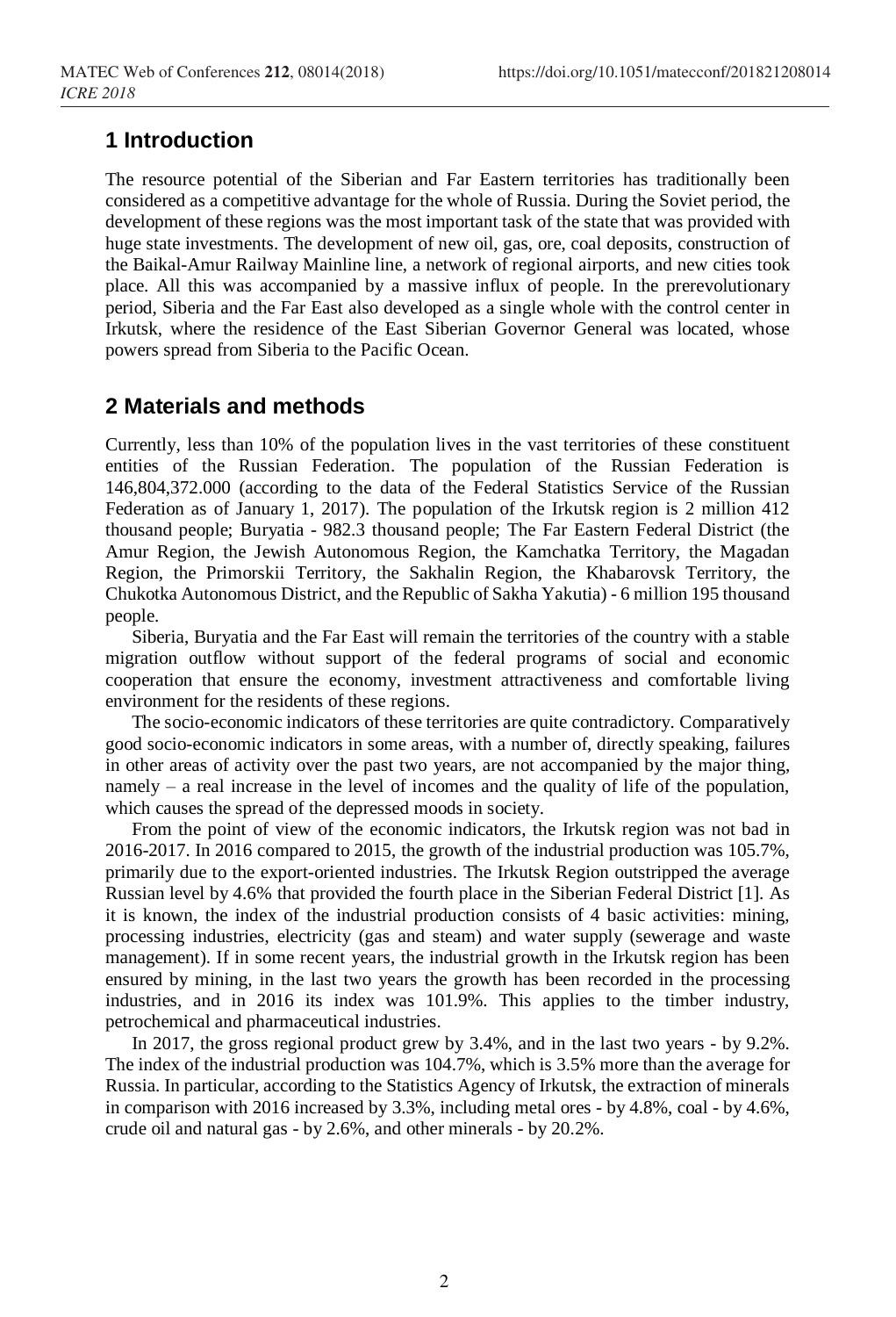| Indicator                                                                                       | <b>Irkutsk</b><br>region | Siberian<br>federal<br>district | Russian<br>Federation |
|-------------------------------------------------------------------------------------------------|--------------------------|---------------------------------|-----------------------|
| Industrial production index<br>10 months 2017 as % of 10 months 2016                            | 105.7                    | 103.0                           | 101.6                 |
| Index of industrial production in the mining<br>sector<br>10 months 2017 as % of 10 months 2016 | 104.0                    | 106.4                           | 102.5                 |
| Index of industrial production in manufacturing<br>10 months 2017 as % of 10 months 2016        | 108.3                    | 100.6                           | 100.9                 |
| Investments in fixed assets<br>9 months 2017 as % of 9 months 2016                              | 104.5                    | 96.9                            | 104.2                 |
| Scope of work performed in construction<br>10 months 2017 as % of 10 months 2016                | 126.5                    | 95.1                            | 97.9                  |
| Construction of houses.<br>10 months 2017 as % of 10 months 2016                                | 142.8                    | 87.9                            | 95.7                  |
| Average monthly nominal accrued wages<br>9 months 2017 as % of 9 months 2016                    | 10.5                     | 106.3                           | 107.0                 |

**Table 1.** Dynamics of the main socio-economic indicators.

In terms of the rates of the investment growth, the Irkutsk region got the first place in the Siberian Federal District and the eighth place in Russia. For 9 months of 2017, the growth in these indicators was 4.5% compared to the corresponding period of 2016, and a year earlier the volume of investments amounted to about 258.5 billion rubles, which is 22% more than in 2015.

Positive trends are largely related to the implementation of investment projects by the largest companies in the region, such as VChNG, NK Dulcima, INC Limited, ANKhK, and others. The implementation of major investment projects is continuing: the construction of the Power of Siberia gas pipeline, Gazprom, the small-scale production plant of Pharmsintez, the aluminum plant of Rusal in the city of Taishet, the production of polymer additives Baikal Bitumen Terminal Limited in the city of Angarsk. The growth of investments in the analyzed period was mainly due to the increased investments in such industries as electricity generation and distribution, mining, transport, and construction.

There is an increase in the tax revenues to the budget of the Irkutsk region. According to the Governor of the Irkutsk region Sergei Levchenko, complicated negotiations have been conducted over the past two years with large enterprises as taxpayers, which allowed increasing incomes to the regional budget. The volume of the tax revenues in 2016 amounted to 6.2 billion rubles that is 7.8% more than in 2015 [2].

The tourist activity is stably growing in the Irkutsk region. Only over the past five years, the tourist flow has grown by 56%. This increase is an average of 8% per year. In 2012, the region visited 976 thousand tourists, in 2016 – 1.5 million tourists. Of the 84.0 thousand foreign tourists, 36.9 thousand tourists arrived to the Irkutsk region from China. For 9 months of 2017, the number of tourists increased by 21.2% and amounted to 11604 thousand people. On the number of travelers from abroad, in 2017 the Angara region moved to the sixth place among the Russian regions. There are 116 operators working in the region, and 439 accommodation facilities of different classification are registered. The amount of the tax revenues from tourist and recreational activities to the budget of the Irkutsk region amounted to 6,325,364 thousand rubles (an average of 1%).

Each Russian region has its own specifics in the socio-economic development. The Irkutsk region owes much in its investment appeal to the unique Lake of Baikal. In its waters, there are more than 2600 different kinds of plants and animals, some of them are listed in the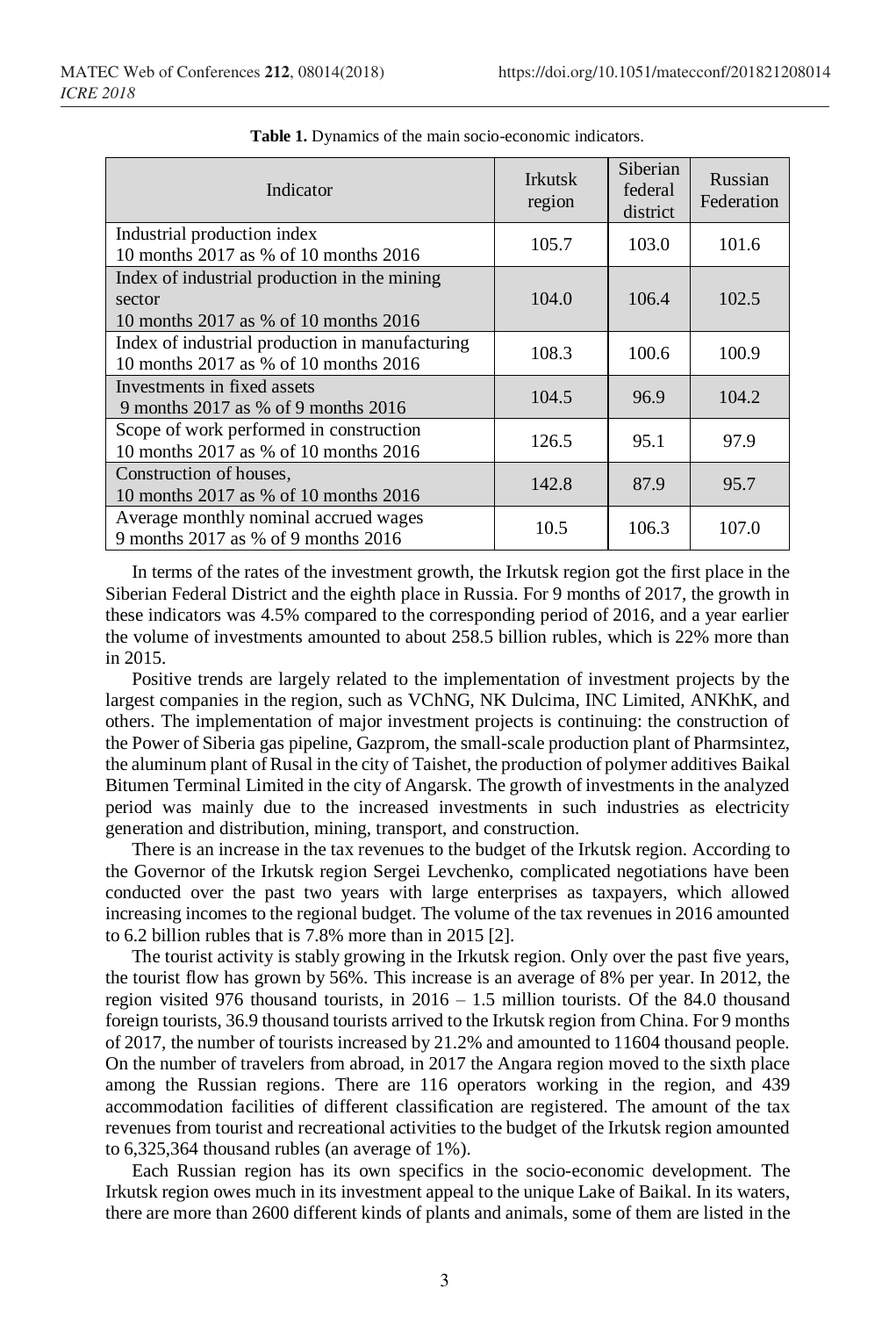Red Book. The depth of the lake is 1624 meters, and the water transparency is 40 meters deep.

The island of Olkhon is very popular among tourists. The largest on Lake Baikal, it is rightly considered not only a mystical place, but also famous for its diversity of landscapes. Vitim and Baikal nature reserves, taiga areas of Eastern Sayan and Khamar-Daban are also of interest for tourists.

All listed monuments of nature are of national importance and represent a cultural, aesthetic and scientific value.

The Irkutsk region has a favorable geographical position in terms of cooperation with China. Chinese investors show considerable interest in the reserved places of Lake Baikal. In 2016, the company Grand Baikal signed a memorandum with the Chinese side represented by the company Zhongjixin, in which the intention of investors from the PRC was announced to invest 11 billion dollars in the development of tourism infrastructure on Lake Baikal. The fact that the main flow of the Chinese tourists will pass through the National and Zabaikalskii parks covering half of the Baikal coasts, and the consequences of mass tourism not only does not guarantee the preservation of nature, but also contribute to its degradation, and the destruction of the unique natural landscapes is of serious concern.

The demographic factor is one of the most important indicators from the point of view of territorial development. According to the demographic forecast of the Federal Service of State Statistics of Russia, the migration outflow of the population from the Irkutsk region will remain at the level of 5-7 thousand people per year. Hopes to turn the negative migration balance into a positive one were not made true. Positive dynamics is noted only in the city of Irkutsk. The administrative center, thanks to the universities, attracts young people who stay in the city after graduation as they see here more prospects for their development. In 2017, the population of Irkutsk was  $629,980$  people; in  $2016 - 623,424$  people [3]. This is one of the cities in the region where the population does not decrease. The popularity of life in the northern areas of the Irkutsk region (Bodaibo, Bratsk, Ust-Kut, and Ust-Ilimsk) is falling due to a lack of desire to live in harsh climatic conditions with poorly developed infrastructure, rising consumer prices, low level of healthcare, and in the absence of the educational prospects. In 2016, 64,235 people left the Irkutsk region, and 58,000 people came mainly from the CIS countries (Uzbekistan, Kyrgyzstan, Tajikistan, and Ukraine) [4]. It should be noted that if the region is left mostly by the people with higher education, those who arrive here in the best case have secondary or vocational education. Over the past 15 years, the labor migration to Russia shows a quantitative growth, an average of more than 6 million people annually arriving to the country.

As a result of 2016, the demographic situation in the region was characterized by a natural increase (+3.6 thousand people), a population migration loss (-7.1 thousand people) and an increase in the level of life expectancy. In 2016, it was 68.2 years, and in 2015 - 67.4 years. In 2016, 35579 people were born in the region that is 1325 less than in 2015. This pattern can be observed throughout Russia. According to the data of the Federal State Statistics Service, in 2017, 1.69 million babies were born that is 203 thousand less than last year.

In 2016, the organizations of all forms of ownership commissioned 881.5 thousand square meters of housing, which amounted to 95.5% to the level of 2015.

The retail trade turnover amounted to 298.9 billion rubles in 2016 and decreased by 5.7% in comparable prices to 2015. For 2016, the consumer prices for goods and services grew by 6.7%, including for foodstuffs - by 4.7%, non-food products - by 10.1%, services - by 3.1%.

Lately, the industrial production of Buryatia has shown the worst results in Russia. The index of industry for 9 months of 2017 amounted to 88.1% to the same indicator of the previous year [5]. Other depressive regions with the closest indicators are the Chukotka Autonomy with the Industrial Production Index of 93%, and Kalmykia - 95%. The remaining constituent entities of the Russian Federation surpassed the same period of the last year. The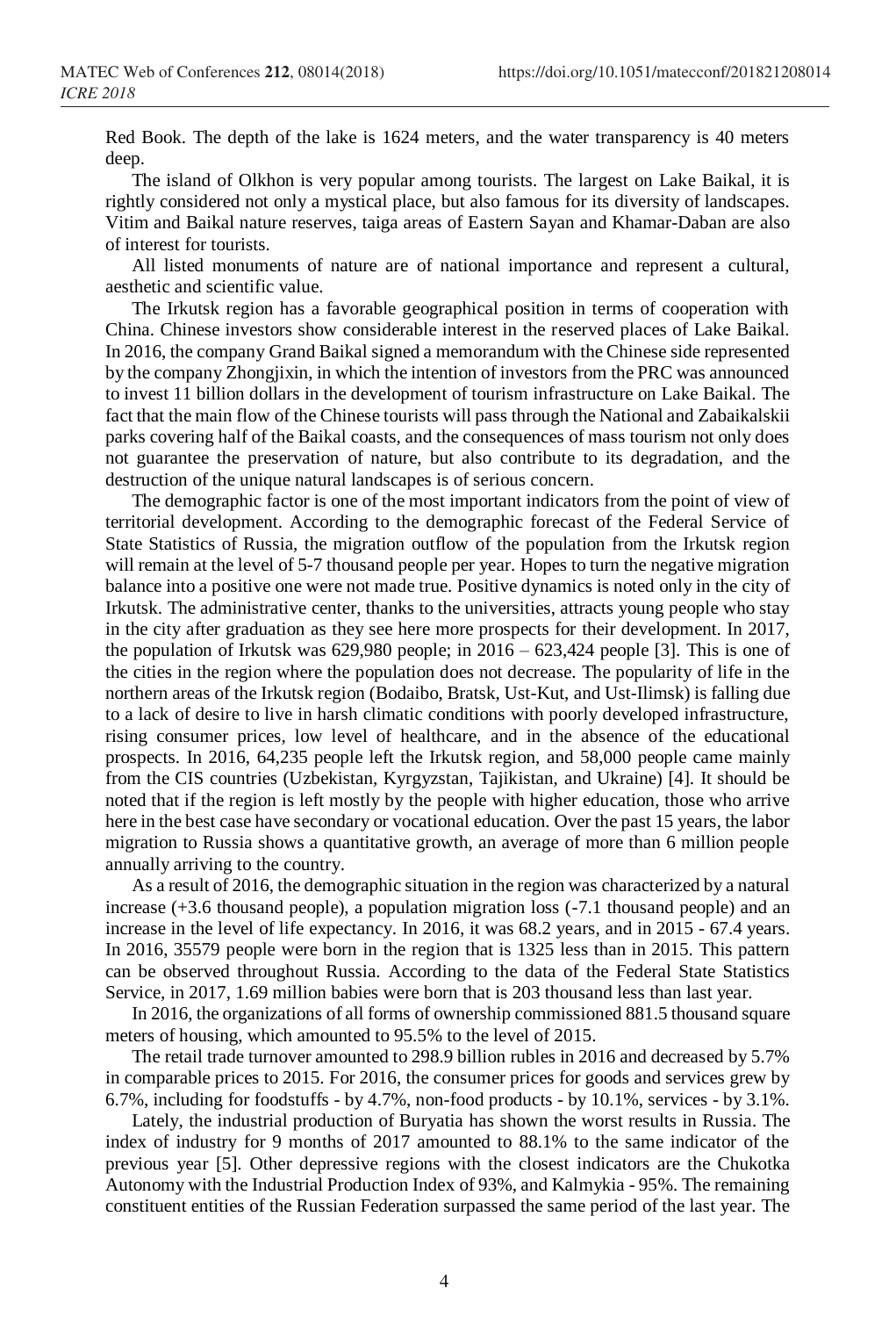processing industries became the main point of failures in Buryatia - 83.7%. The volume of production fell down by almost 17%, the public debt of Buryatia in 2017 increased by 1.1 billion rubles in comparison with the previous year and amounted to 14.1 billion rubles [6]. In connection with the financing gap, the aggregate volume of the state debt of the Republic and the obligations of municipalities increased by 1.1 billion rubles in comparison with the previous year, and on January 1, 2018 amounted to 14.1 billion, which is the limit of exceeding 50% of the volume of tax- and non-tax revenues. In 2017, the consolidated budget of the Republic received 56 billion rubles, while the budget deficit is 2.3 billion rubles. The revenues are 38.7 billion rubles, of which taxes and non-tax revenues of the Republic itself are 22.4 billion rubles. The gratuitous income may decrease by 4 billion rubles at once and reach 16.24 billion rubles, and by 2019 the debt will be 82.3% of own revenues of the Republic. The service of the national debt will also increase rapidly. Next year, the cost of loans will be 900 million, and by 2019 – 1.5 billion rubles. For 2017-2018, expenses for the debts servicing will grow by 40%.

In 2015, the migration loss in Buryatia was 2006 people, in 2016 – 3213 people. The retail trade turnover amounted to 170,327.6 million rubles and decreased by 1.3%, compared to January-December 2016. In December 2017 compared to December 2016, the index of consumer prices and tariffs for goods and services to the population reached 102.1%. Food products in December 2017 (by December 2016) went up by 0.1%, non-foods rose by 4.1%, the cost of services to the population increased by 2.9%. The average monthly wage accrued in 2017, according to preliminary data, was 33,400.3 rubles. The real wage, calculated taking into account the consumer price index, was 106.1% to the level of November 2016.

In 2017, the outflow of the population from the Far East increased. On January 1, 2015, the population of the Far Eastern Federal District was 6,211,021 people, as of January 1, 2016  $-6,194,696$  people (minus 16,052 inhabitants per year), as of January 1, 2017 – 6,182,679 people (minus 12,290 residents per year). The data for January 1, 2018 is not yet available. In 2016, as the Minister for the Development of the Far East Aleksandr Galushka reported, the Far East managed to attract 1.325 trillion rubles of investments. Meanwhile, in the rhetoric of the officials developing the Far East, 2017 looked rich in results. The amount of attracted direct investments, according to the data of the Ministry of Economic Development, has grown to 3.7 trillion rubles. Only free "Far Eastern hectares", designed to encourage the Far East residents to stay in the region, and non-far-east residents to come to the region, were issued of more than 34 thousand. All macroeconomic indicators seem to be growing. Unfortunately, the government's efforts affect the tendency of the outflow of the population from the Far East in the most unexpected way.

In this study, we used statistical methods, generic scientific methods of cognition, such as induction and deduction, moving from abstract to concrete, analysis and synthesis, explanation, analogy, and comparison.

The dialectical method allowed us considering some of the reasons that generate crisis phenomena in the economy, as well as to determine the specifics of the main directions of the contemporary economic development.

The priority attention was given to the establishment of the cause-effect relationships.

#### **3 Results**

The main task of the state policy of the economic development of Eastern Siberia and the Far East is to improve the legislative framework for the implementation of public-private partnerships that will allow attracting both Russian and foreign investors. Along with this, it is required to implement a whole range of economic policy measures, stimulate investment and innovation activities of companies, as well as create conditions for stimulating and attracting highly skilled workforce to the region.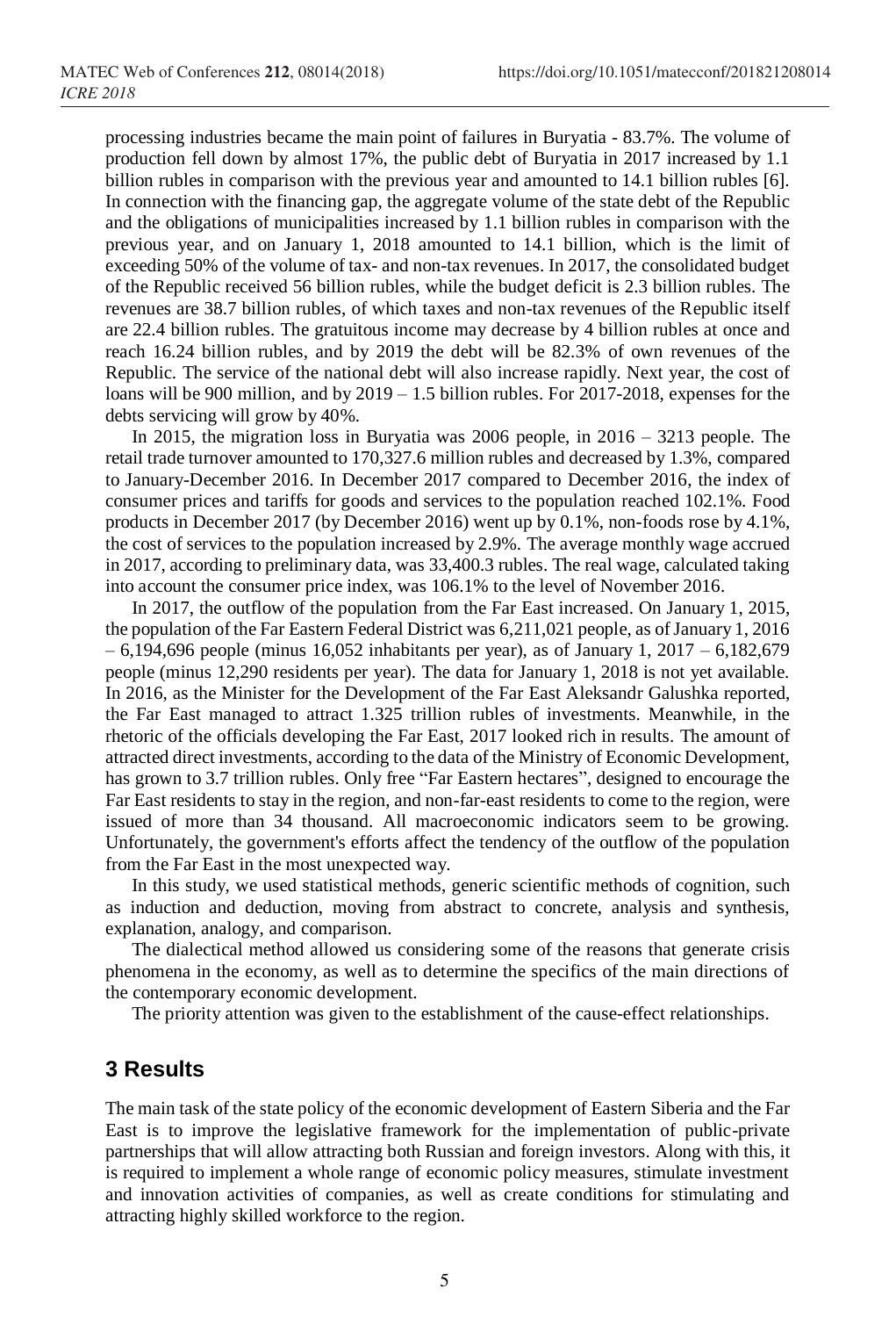## **4 Discussion**

The diverse resources of Eastern Siberia and the Far East are not yet fully in use today. The difficult economic situation of reserves, foresters, the issues of preserving national natural parks require an early solution. It is necessary to mention some more actual issues which require decisions:

- economic underdevelopment of the territory;
- a weak degree of urbanization and infrastructure development;
- extreme climatic conditions of the winter period;
- weak development of the material base of tourism;
- special interest from different states towards pristine, sparsely populated territories;

the growing popularity of the environmental tourism (a program of tourist routes is needed that will be carefully thought out and will not negatively affect the changes in the natural landscape, that is important for future generations).

## **5 Conclusion**

The analysis of the indices of the industrial growth shows that the Russian economy is moving towards state monopolization and enlargement. The growth of the economic indicators is of the specific points' type and does not affect the social well-being of the residents of the regions examined in the paper, as a whole. There are some state corporations in which everything is Okay in terms of wages, investment, industry growth, but the rest of the economy is stagnating. The industrial indices depend, in fact, on the work of the state corporations, which continue implementing large investment projects in these regions. These corporations take all significant government orders preventing normal competition between other enterprises. Only in large and resource production companies, salaries increase outpacing the inflation rate. All this negatively affects the medium-sized business, entrepreneurial activity, and the living standard of the population. Pensions are indexed below inflation, interest rates in banks are falling that reduces income from deposits, income from renting is also decreasing, there is an increase in the tax burden, and consumer price growth. The total amount of incomes of the population is formed by all these indicators, and it is declining. For example, the Federal Tax Service entered the list of the agencies that exceeded the revenue plan collected to the Russian budget in 2017. Last year this agency collected to the Russian Federation budget 9,161.87 billion rubles, an increase from the planned volume amounted to +454.06 billion rubles.

There are mutually exclusive things: with the growth of investments in these regions, they did not manage to reach a positive migration balance.

#### **References**

- 1. *Report of the Governor of Irkutsk region for 2016* (https://irkutsk.news/novosti/2017- 06-29/23227-otchet-gubernatora-2016-v-cifrah-chem-obogatilas-irkutskajaoblast.html, 2017)
- 2. BaikalInfo, *The Irkutsk region is ahead of the all-Russian level in terms of basic economic indicators* (http://baikal-info.ru/irkutskaya-oblast-operezhaetobshcherossiyskiy-uroven-po-osnovnym-ekonomicheskim-pokazatelyam)
- 3. *Information on the number and demographic characteristics of the population of the Irkutsk region* (http://irkobl.ru/region/demografy)
- 4. *The territorial body of the Federal State Statistics Service for the Irkutsk region* (http://irkutskstat.gks.ru)